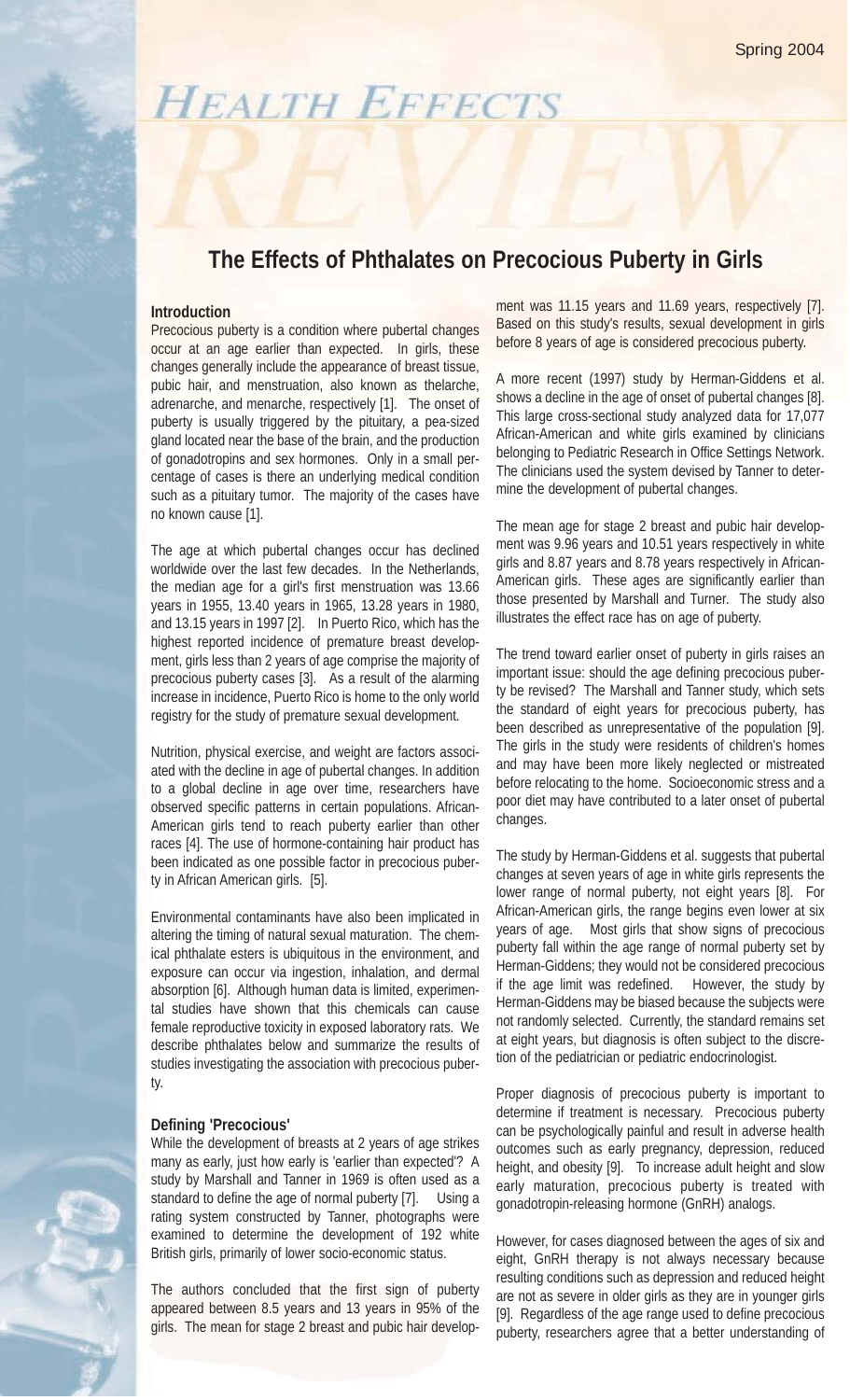the factors related to the early onset of pubertal changes is needed.

#### **Phthalates**

Phthalates are a chemical family (dialkyl or alkyl esters of 1,2-benzene-dicarboxylic acid) found in a wide range of products such as food packaging and children's toys [6]. Because they are ubiquitous in the environment, human exposure can occur in various ways, such as inhalation of dust, ingestion of food, or dermal absorption from cosmetics.

Personal care products are a special source of concern for women. Di-ethyl (DEP), di-n-butyl (DBP) and butyl benzyl phthalate (BBzP) are each found in body lotions, gels, shampoos, and deodorants, ranging in levels from trace amounts to three percent of the product formulation [6]. Women of childbearing age were found to receive the highest exposure from these products.

Currently, no human data exist that quantify the proportion of exposure contributed by each route. However, a recent study shows that exposure to phthalates is widespread [10]. All seven of the urinary phthalate metabolites sought were detected in the reference population, with diethyl phthalate, dibutyl phthalate, and butyl benzyl phthalate having the highest levels. The metabolites of these esters were found in over 75% of subjects [10].

Studies of occupational exposure suggest an association between phthalates and reproductive health outcomes (decreased rates of pregnancy, increased rates of miscarriage and preeclampsia) [11]. Although occupational exposure affects a relatively small population, in the general population women are also exposed throughout every stage of their lives. At birth, the fetus and mother are exposed to phthalates in the medical equipment. As a child, many of the soft-squeeze toys contain phthalates. Once old enough, cosmetics become a major source of phthalates. Given the suggested health effects and the wide-spread exposure, more epidemiologic data are urgently needed, and in the meantime, perhaps precautionary policies.

While data in humans are limited, studies using laboratory animals show that di-(2-ethylhexy) phthalate (DEHP) and its metabolite (MEHP) may cause female reproductive toxicity [11]. DEHP is primarily used as a plasticizer in soft polyvinyl chloride (PVC) plastic to add flexibility. The plasticizer is not bonded to the plastic so it is readily able to leach into the environment [12]. Exposure during the sensitive peri-pubertal period might disrupt hormonal activity and result in toxicity. Researchers attempting to understand the mechanisms of phthalate toxicity believe MEHP may affect different parts of the reproductive system, possibly promoting breast development while suppressing ovulation [11].

Phthalates have also been shown to cause toxicity in the male reproductive system. Unfortunately, very little data is available for trends in puberty for boys so it is still unknown if the age of pubertal changes has declined in males [8]. Lastly, phthalates have displayed weak estrogenic activity. As a result, exposure during critical periods of intrauterine development may disrupt reproductive systems [13].

In one of the few human studies, phthalates were investigated as a cause of precocious puberty in young Puerto Rican girls [3]. For decades, the epidemic of premature onset of puberty in Puerto Rico has generated various hypotheses. Food contamination from exogenous estrogens was first implicated, but no abnormal levels of suspected chemicals were detected in meat and dairy samples [1]. Recently, concern has focused on endocrine-disrupting chemicals (EDCs) that affect the normal function of the endocrine system. EDCs have been shown to disrupt reproductive outcomes in wildlife, especially in the Great Lakes region [14-16]. Known endocrine disruptors include phthalate esters, organochlorine pesticides, dioxins, and polychlorinated biphenyls (PCBs) [3]. Because of the ubiquitous presence of phthalates in the environment, Colon et al. compared the serum levels of phthalates in 41 girls with premature appearance of breast tissue to the serum levels of phthalate esters in 35 controls [3]. Phthalate esters were detected in 68% of the cases and 17% of the controls and controls were found to have significantly lower levels of phthalates than the cases. For DEHP, the average concentration was 70 ppb in the controls compared to 450 ppb in the cases.

Although the study was limited by a small population size and the possibility of contaminated serum samples, the association between phthalates and premature thelarche is biologically plausible. The phthalate metabolite MEHP activates the peroxisome proliferator-activated receptor (PPAR) pathway that induces the differentiation of fat cells and interacts with growth hormone signaling [11,17].

#### **Conclusion**

The causes of most precocious puberty cases remain unknown. While many of the cases are attributed to excess weight gain or (paradoxically) improved nutrition, exposures to phthalates and other endocrine-disrupting chemicals have also been implicated as possible risk factors. The limited data show that the worldwide incidence of precocious puberty has increased and the age of pubertal changes has decreased over the past two decades.

Phthalates are found commonly throughout the environment and in many everyday products. Wildlife studies have already demonstrated the reproductive damage these chemicals can cause [14-15]. The sediment in the Great Lakes region shows the presence of phthalate esters [16]. Although phthalates do not bioaccumulate in the body like dioxins and other chemicals, their ubiquitous presence in nature and the size of the population exposed suggest that the potential impact of phthalate exposure could be very large.

Experimental toxicology studies show that phthalates disrupt the normal functions of the reproductive system. In addition, a recent study of young girls with a premature a appearance of breast tissue revealed that the average levels of measurable phthalate esters and their metabolites were six times higher in cases than controls. Further studies are needed to investigate the association between precocious puberty and phthalates in various populations.

Precocious puberty is of particular concern in women because early timing of puberty is associated with the development of breast cancer [18]. This association may be due to the higher estrogen levels in women with early puberty or to environmental exposures during sensitive periods in a woman's reproductive development. The incidence of breast cancer has been steadily increasing over the past few decades among women 50-74 years of age, and chemicals in the environment are believed to have contributed to this increase [18]. Thus the problem of precocious puberty goes beyond issues of reproduction and childbearing to extend to chronic diseases in later life.